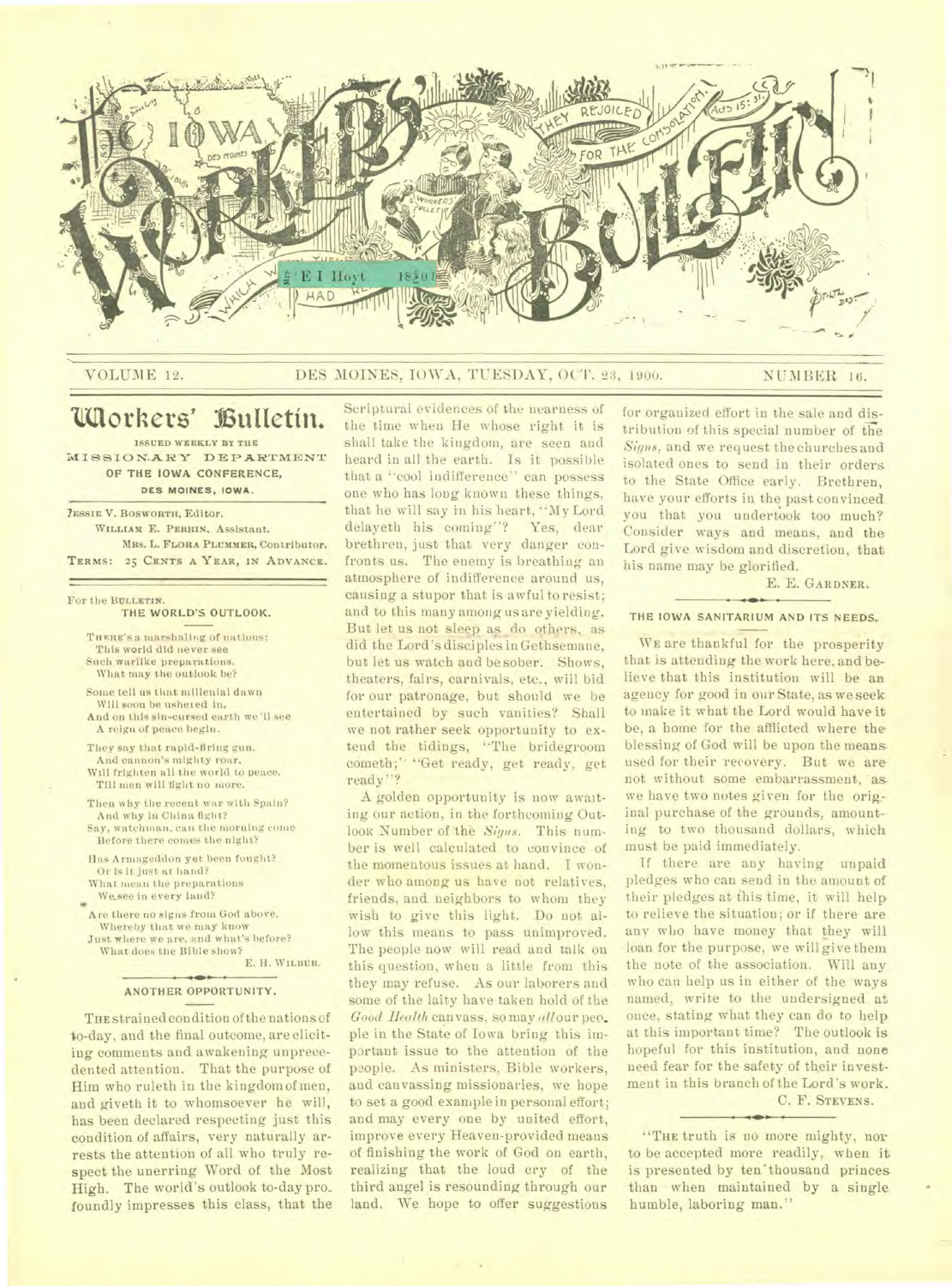## **EXIRA CAMP-MEETING.**

THIS meeting was held as appointed, Oct. 9-14. The Sabbath before, the surrounding churches fasted, and prayed that the elements might be stayed and that the blessing of the Lord might be realized. "Draw nigh to God, and he will draw nigh to you," is the promise, and all who desire the presence and blessing of God will never be disappointed.

Eld. L. Johnson was with us the first few days of the meeting, and the Scandinavian brethren enjoyed his help. Bro. P. L. Hoen assisted all through the meeting. Prof. B. G. Wilkinson, of College View, Nebraska, came Friday and stayed over Sabbath and Sunday. His remarks on the prophecies of Revelation were most practical. We were glad to meet-Eld. B. L. Dieffenbacher, also those who had been laboring in Exira before the meeting. The attendance was much larger than at any of the other meetings held in the State this fall. On Sabbath between thirty-five and forty persons came forward to seek a closer walk with God. It was good to see the youth come to the Lord. We had asked "Jesus of Nazareth" to come that way; and when we open our hearts, like the disciples of old, and ask him to "abide with us," he will come in and sup with us. Fifteen of the young people claimed the victory over sin; and on Sunday, the closing day, eight persons were buried with their Lord in the river about one mile from the camp. The scene was a very impressive one; and while the fathers and mothers wept for joy, tears were seen in the expression eyes of strangers. was heard all over the camp, "This is a good meeting." Praise God for his<br>love and blessings. L. F. Stars. love and blessings.

#### **A** CALL FOR COOKS.

THERE is a growing demand for cooks, —for persons who not only know how to prepare a thoroughly hygienic bill of fare, but who understand the principles, who believe and practice the pinciples, and who are able to teach them to others. Persons of mature age, able to bear responsibility, and capable of managing the culinary department of an establishment or a large household, are wanted to fill these calls. A dozen persons could be furnished at once with good positions, if properly qualified. About the first of November a course of instruction will be started

in the Battle Creek Sanitarium School of Scientific Cookery, for the purpose of preparing persons to fill positions as professional hygienic cooks. This is a good missionary field. A score of persons can be accommodated. Opportunity will be given to pay for board and all other expenses in work, while taking the course. The course lasts from three to six months, according to the proficiency of the pupils. Those who take the course will have an opportunity to get an excellent practical experience. Those interested may address, for further information,

THE SANITARIUM.

*Battle Creek, Mich.* 

## **FIELD REPORTS.**

## **MINBURN.**

THE people at the above place are quite friendly, and several have brought in eatables to our tent. The interest and attendance is increasing. While Bro. Wm. Johnson was in attendance at the Exira camp-meeting, I spoke twice upon the Sabbath question to a large company of attentive listeners. As they left, several admitted that we had the truth on the Sabbath question. The weather has been quite good for nur meetings; and we trust that ere they are closed, some good earnest souls may be reached. Tuesday, Oct. 16, I was called home to College View, Neb., as Mrs. Hart was quite ill. She is now improving.

J. S. HART.

## **SMYRNA.**

WE came to this place the 18th of September. For a few days it was impossible to do anything, on account of rainy weather. But when it cleared up, we were favored with an attentive audience, which desired to know our reasons for the hope that we have as S. D. Adventists. Part of the prophecies have been spoken upon, the coming of the Lord, and the one other theme which marks us as peculiar in the sight of the world,—the Sabbath -question. Some are searching the Bible to learn the truth on these subjects. We trust there are some honest souls at this place, whose characters will be purified by obedience to the truth. We know not what the result will be, but God has said of his Word, "It shall not return unto me void." All we can do is to sow the seed, and ask God to water it and cause it to yield its increase.

May every child of God be faithful to his trust, thus hastening the coming of the Lord. Cheer up, weary heart on life's dreary way, the Lord is coming; his chariot wheels roll speedily onward. Brave soldier on the battlefield of life, stand loyal; thy King will soon appear. F. L. MOODY,

*Oct. 19.* **C. W. HEALD.** 

#### **DAVENPORT.**

THE Davenport church, the membership of which reaches from Thomson, Illinois, on the north, to Wilmington, N. Carolina, on the south, taking in Battle Creek, Michigan, on the way, is now singing the jubilee song of deliverance from the bondage of church debt, the incumbrance on the lot having been cancelled during the past quarter. I know the BULLETIN family will rejoice with us.

It was the writer's privilege to join them again in quarterly meeting services Oct. 13. All their faces were beaming with joy. In this condition, you may know that we enjoyed a precious season. The Lord came very near. One dear old pilgrim, a Firstday Adventist, is almost ready to join us. At our business meeting on Sunday, steps were taken to place the property of the church in the hands of the Iowa Conference Association.

We learn that some evil reports have been circulated to the effect that the church is all broken up, etc. While its numbers have been decimated by removals, I think I speak for every member in saying that we are not yet ready to give up the battle. The dragon is wroth, but the church is re-<br>joicing. T. F. KENDALL. T. F. KENDALL.

*Thomson, M.* 

## **KELLEY.**

THE quarterly meeting of the Kelley church was held Sabbath, October 43. Bro. N. C. Bergersen was with us Sabbath and Sunday. The ordinances were celebrated, and all present took part. Officers were elected for the coming year. We were all glad to have Bro. Bergersen present on this occasion, as we are not often thus favored. We are of good courage to press onward in the Lord's work, and hope finally, when our Master comes, to be among that class who meet to part no more. MRS. GEORGE OLSON.

" 'PROVE all things, hold fast that which is good;' but in seeking to prove this or that, *use God's rule,* not your neighbor's."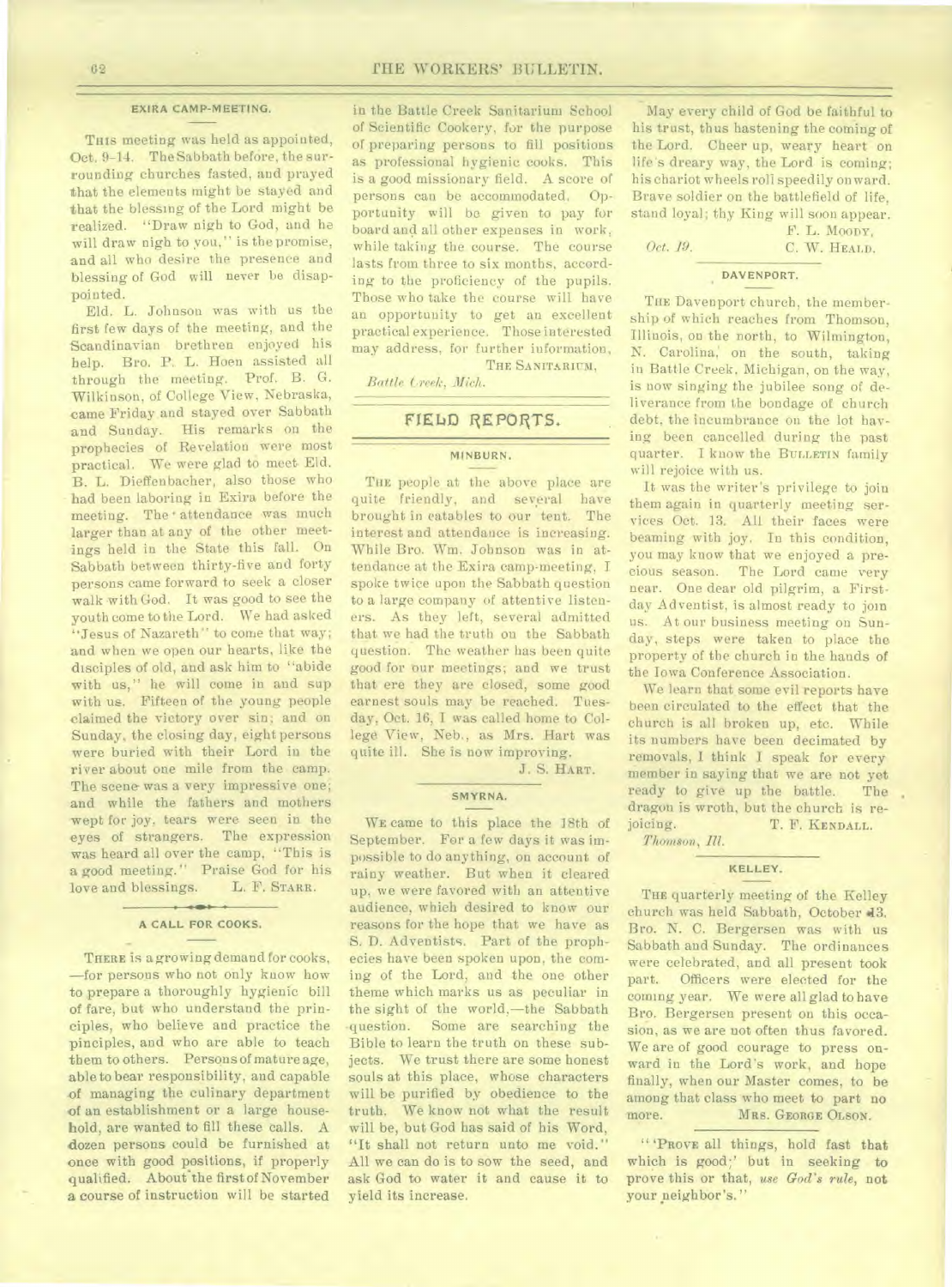## OBITUARY,

HABENICHT.-Died at Colfax, Iowa, Oct. 16, 1900, Christian F. Habenicht, aged 64 years, 8 months, and 18 days.

Bro. Habenicht was a strong man physically; but when disease began to prey upon him, it soon cut him down. During his illness of four weeks he suffered much pain, but bore it patiently and without a murmur. He expressed himself as willing to rest from earth's cares and pains. After leaving all in the hands of God, with the joy of sins forgiven, he closed his eyes to sleep until the Life-giver comes. While the family chain is broken, the bereaved ones have the bright hope of .a meeting day.

But the reunion time, the meeting day.

- On the hills of eternal bloom, Where flowers blow in ambrosial bowers,
- Is coming sure and soon.

Then tender ties will be broken no more, And the parting day ne'er come;

The face of all nature rebeautified,

Will afford an unchanging home.

L. F. STARR.

HOLComa.-Died at his home in Storm Lake, Iowa, Sept. 33, 1900, of paralysis of the heart, Henry Holcomb, aged 74 years.

He resided in Vermont unti122 years of age, when he moved to Jo Davis county, Illinois, where he was united in marriage to Miss Martha Hunter. From Illinois he moved to Allamakee county, Iowa. About forty years ago he was converted, and became a member of the S. D. Adventist church at Waukon. About thirty years ago Bro. Holcomb moved to Storm Lake, which has since been his home. After the death of Mrs. Holcomb in 1878, he was united in marriage to Mrs. S. C. Guinther, of Gratoit, Wisconsin. By his -death a loving wife, one daughter, two brothers, and two sisters are left to mourn, yet not as those who have no hope. The funeral services were conducted in the S. D. Adventist church by Bro. Jenkins, pastor of the Baptist -church, Oct. 2 at 2 P. m.; and the deceased was laid to rest in the Storm Lake cemetery, to await the coming of our dear Saviour. Truly it can be said of Bro. Holcomb, that he has fought a good fight, he has kept the faith, he has finished the work that was given him to do. We shall all miss this dear brother, but we will also remember his faithfulness. "Blessed are the dead which die in the Lord." MRS. C. H. TYRRELL.

"EVEN so them also which sleep *in*  Jesus will God bring with him."

## THE BOOK WORK.

**CANVASSING REPORT FOR WEEK END-ING OCT. 12, 1900.** 

|                                      |  | Hrs. Ord. Val. Helps. |      |  |  |  |  |  |
|--------------------------------------|--|-----------------------|------|--|--|--|--|--|
| THE COMING KING.                     |  |                       |      |  |  |  |  |  |
|                                      |  |                       |      |  |  |  |  |  |
|                                      |  |                       |      |  |  |  |  |  |
| Arthur Rhoads 28 19 19.00            |  |                       | 2.25 |  |  |  |  |  |
| COMING KING AND LADIES' GUIDE.       |  |                       |      |  |  |  |  |  |
| Mrs. Arthur Rhoads33 9 \$9.00 \$3.00 |  |                       |      |  |  |  |  |  |
| DESIRE OF AGES AND COMING KING.      |  |                       |      |  |  |  |  |  |
| Mary L. Haskell24 7 \$13.25 \$3.80   |  |                       |      |  |  |  |  |  |
| DANIEL AND REVELATION.               |  |                       |      |  |  |  |  |  |
| Edward Everett46 9 \$16.50 \$4.15    |  |                       |      |  |  |  |  |  |
| FROM EDEN TO EDEN.                   |  |                       |      |  |  |  |  |  |
|                                      |  |                       |      |  |  |  |  |  |
| HERALDS OF THE MORNING.              |  |                       |      |  |  |  |  |  |
|                                      |  |                       |      |  |  |  |  |  |
| PROPHECIES OF JESUS.                 |  |                       |      |  |  |  |  |  |
| Lewis Hilliard 37 12 \$23.50         |  |                       |      |  |  |  |  |  |
| MISCELLANEOUS.                       |  |                       |      |  |  |  |  |  |
| Daisy Todd30 7 \$6.00 \$14.75        |  |                       |      |  |  |  |  |  |
|                                      |  |                       |      |  |  |  |  |  |
| DELIVERIES.                          |  |                       |      |  |  |  |  |  |
| Books. Value. Helps. Lost.           |  |                       |      |  |  |  |  |  |
| Orton Markel  44 \$48.25 \$1.50      |  |                       |      |  |  |  |  |  |
| Edward Everett 2 3.25                |  |                       |      |  |  |  |  |  |
| O. N. Conklin 1 1.25                 |  |                       |      |  |  |  |  |  |
| Lewis Hilliard  1 1.75               |  |                       |      |  |  |  |  |  |
| Susan Haskell 1 1.00                 |  |                       |      |  |  |  |  |  |
| Mrs. Arthur Rhoads 1 1.00            |  |                       |      |  |  |  |  |  |
| Daisy Todd 7 6.00                    |  |                       |      |  |  |  |  |  |
| SUMMARY.                             |  |                       |      |  |  |  |  |  |
|                                      |  |                       | 12   |  |  |  |  |  |
|                                      |  |                       |      |  |  |  |  |  |

| LIUI UL GOULLUCIAAT LA SERRETERRETERRETERRETATI L |  |  |  |
|---------------------------------------------------|--|--|--|
|                                                   |  |  |  |
|                                                   |  |  |  |
|                                                   |  |  |  |
|                                                   |  |  |  |
|                                                   |  |  |  |
|                                                   |  |  |  |

#### **IMPORTANCE OF THE CANVASSING WORK.**

BY the work of the canvasser the silent messengers of truth are placed in the homes of the people. The canvassing work, properly conducted, is missionary work of the highest order. We can not too highly estimate the work of bringing before the people those books which are necessary to their spiritual education and enlightenment.

He who takes up the work of canvassing as he should, must be both an educator and a student. While he tries to teach others he must learn to do the work of an evangelist. If he meets with trials and temptations, let him profit by them, learning to lean more decidedly upon God. He should feel<br>his dependence every moment. No his dependence every moment. complaint should be cherished in his heart, or uttered by his lips. The angels of God are with him, both in the time of encouragement and in the time of discouragement. When he is successful, he should take no glory to himself. He should acknowledge the goodness of the Lord, praising him with sincerity of heart.

A great and good work may be done by evangelistic canvassing. The Lord has given men tact and capabilities; and those who use these entrusted talents to his glory, weaving Bible principles into the work, will be given success. As God blesses the minister and the evangelist in their earnest efforts to place the truth before the people, so he will bless the faithful canvassers. Angels will prepare the way before them. They are to work and pray, putting their trust in Him who will never fall.- Mrs. E. G. White.

## THE SABBATH-SCHOOL.

CONDUCTED BY MRS. JESSIE L. ADAMS.

#### **EXIRA CAMP-MEETING SABBATH-SCHOOL.**

SABBATH was a beautiful day, and all enjoyed a Sabbath day's blessing. The school was opened at 9A.M., by the use of hymn No. 489. Bro. George Larson asked the divine benediction to rest upon the school, after which Bro. P. P. Adams conducted the review. The personal application of the gospel in Galatians was noticed, as was also lessons of a personal nature for Seventh-day Adventists. The "Cleansing Wave" was then sung, after which Prof. B. G. Wilkinson gave an eight minute talk on the work of missions, which was enjoyed by all. The contributions were taken, and twenty minutes devoted to the study of Gal. 3:9-14. All seemed to realize that these lessons contain the germ of life of the gospel truth,-righteousness by faith. Eighty were present in the senior division, and were divided into thirteen classes.

The primary division was presided over by Dr. Ziph, and the review conducted by Sister Peterson, of Council Bluffs. The membership fifty-eight, was divided into ten classes; and the donation was sixty-eight cents. The Scandinavian brethren held their school an hour later, in order to accommodate those of their tongue residing in the country near by, and reported seven dollars and six cents contribution. The membership was not reported.

|  |  |  |  | No. present in English divisions138 |
|--|--|--|--|-------------------------------------|
|  |  |  |  |                                     |
|  |  |  |  |                                     |
|  |  |  |  | The humn "None of Solf and All of   |

The hymn, "None of Self and All of Thee" was sung to close.

W. E. **FREDERICK,** *Supt.*  B. L. **DIEFFENBACHER,** *Sec.*